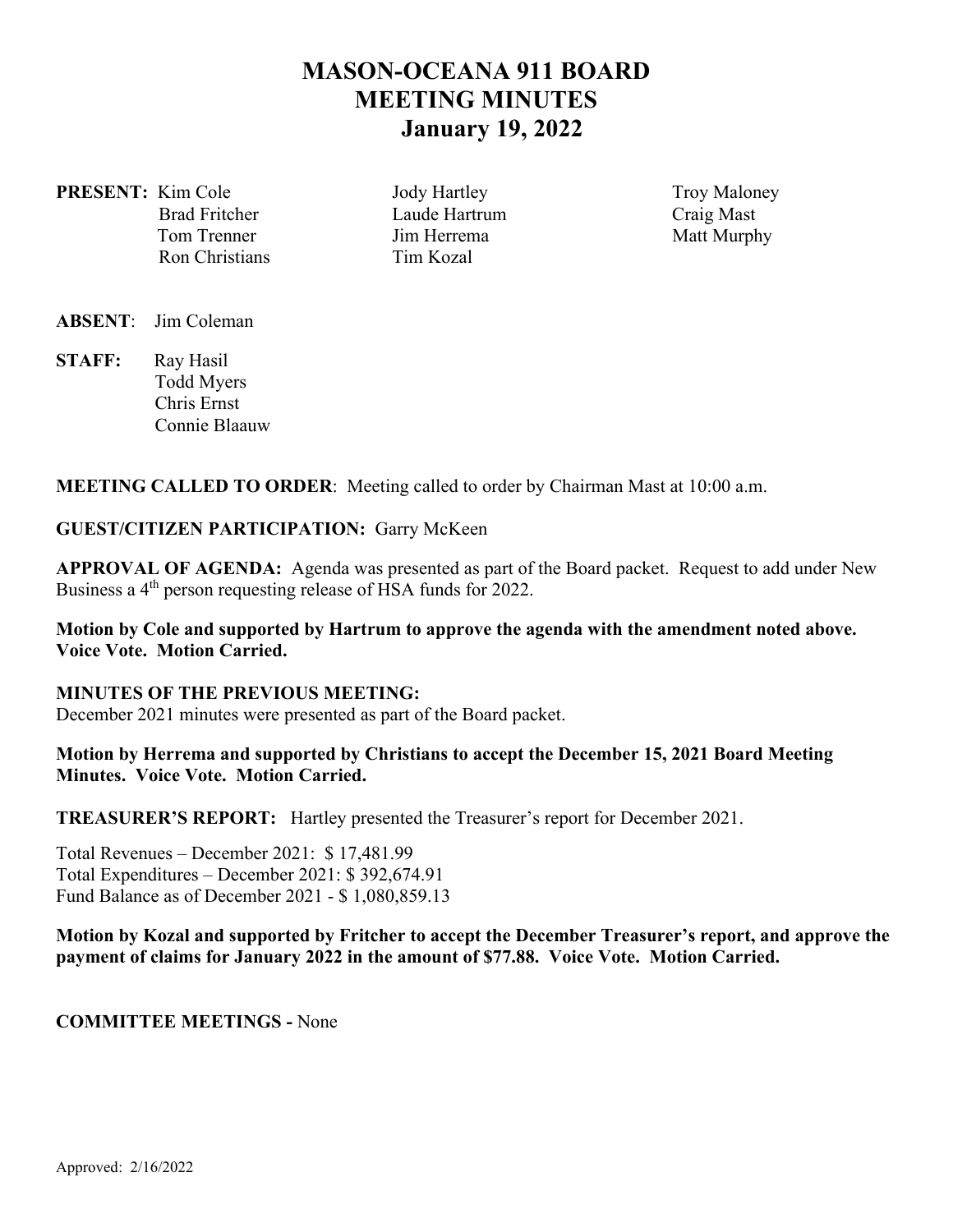## Personnel

- Trainee Alexis Krueger is progressing well in step 3.
- New trainee Mandy Highland is progressing well.
- We accepted the resignation of a part‐time trainee that was in step 3.
- Retiree Amy Heer is back with us as a part-time employee. Retirees are typically limited to

1,000 hours per year but MERS announced that because of the pandemic, the limit is removed for 2022.

 911 dayshifts were hit hard by COVID late last week and staffing challenges continue into this week.

## Collaboration Projects

• CAD- we met with Muskegon Co 911 administration to discuss current projects. Muskegon Co has signed with Central Square for CAD and are targeting a July 2023 go‐live date. We had not met with them since spring and exchanged quite a bit of information.

Lake County CAD‐ no update.

## Radio Communications Updates

 Ludington Elementary School tour‐ Chris, Ray and Todd toured the new school with LPD SRO Austin Morris on January 5. A report of our observations was provided to school administration and public safety stakeholders.

 Ransomware Readiness‐ we went through a Ransomware Readiness Assessment on Friday 1/7/22. The assessment was conducted with the Cybersecurity & Infrastructure Security Agency's Emergency Communications Division. A 'deficiency report' was provided that gave us a nice gap analysis of where to begin focusing on ransomware cybersecurity.

Lakeshore Coverage‐ no update.

 Encryption‐ 911 provided Motorola with 160 law enforcement APX serial numbers for quotes on the cost to upgrade to AES 256. We are meeting with Motorola on Thursday, January 20 at 11 am and hope to have numbers for a communications committee meeting. Other Updates

• Mason-Oceana 911 was randomly selected for a state 911 compliance review. The review includes a comprehensive review of state/local 911 revenues and expenditures, dispatcher training fund revenues and expenditures, policies, facility, 911 equipment & software.

• 911 Local Telephone Surcharge Sunset- the bill was signed into law by the Governor on 12/17/21. The measure guarantees prepaid and point‐of‐sale funding for 911 centers around Michigan for years to come.

 An unknown vehicle pulled into our east parking lot Sunday night. When the driver didn't exit the vehicle, we peeked out the east door. The driver exited and seemed either impaired or disoriented. He said he was told to register a firearm with us. It was dark on a Sunday night and needless to say, we shut the door and transmitted the information to law enforcement from both counties. 7 cars responded and we are thankful for their fast response.

## **OLD BUSINESS:**

None